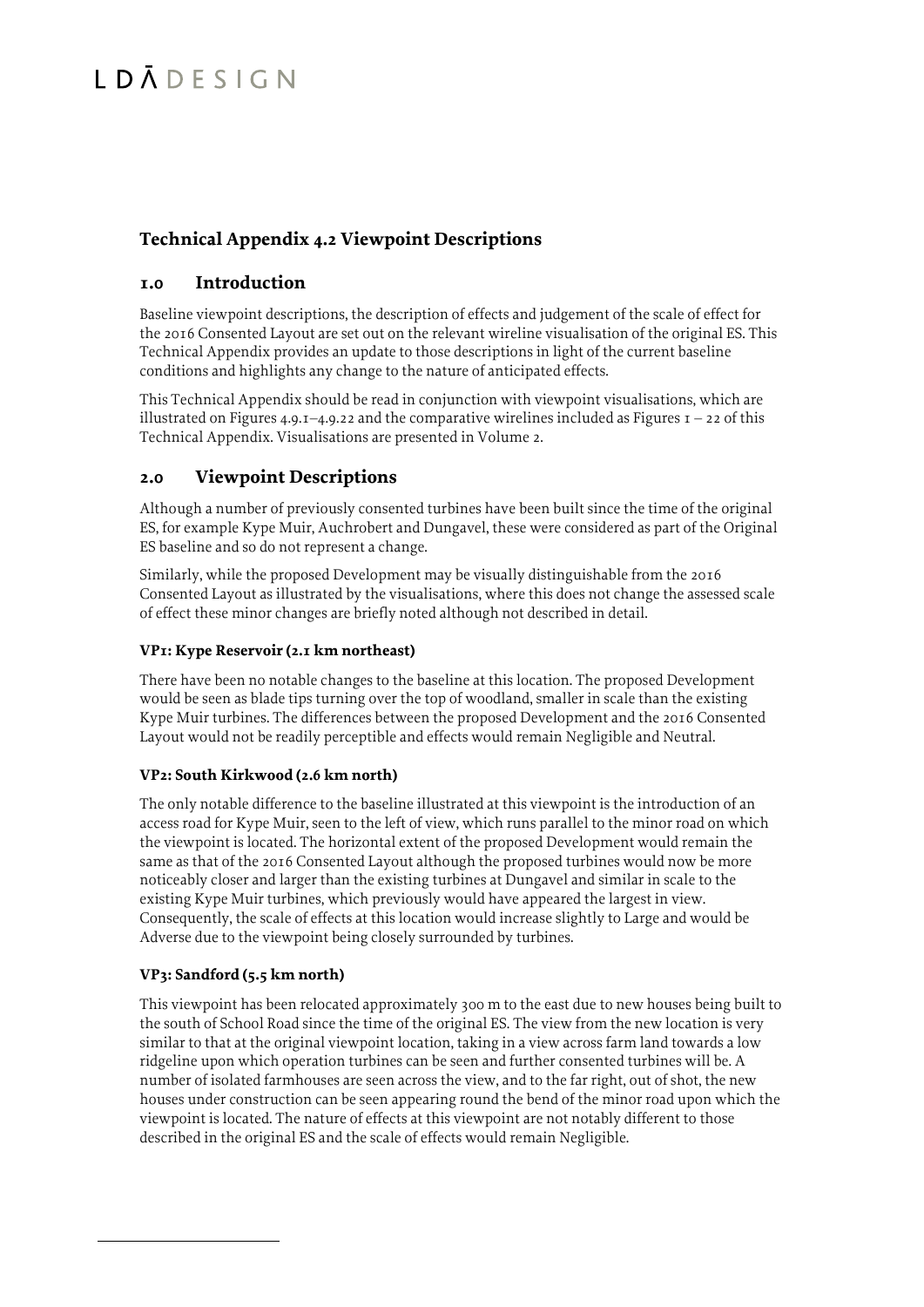#### **VP4: B7086 at Deadwaters (5.3 km northeast)**

There have been no notable changes to the baseline at this location. The proposed Development would be seen beyond the existing Kype Muir turbines, marginally extending the spread of turbines seen here, and appear smaller in scale. These would be slightly more prominent than the 2016 Consented Layout due to the increased height and greater number of hubs visible above the skyline however they would be read as part of the existing Kype Muir cluster and effects would remain Negligible and Neutral.

#### **VP5: A71 West of Strathaven (6.5 km north)**

The only notable change to the baseline at this location is the presence of a new housing development immediately north of the viewpoint; there have been no notable changes to the view in the direction of the proposed Development. The proposed Development would extend from behind the existing Kype Muir turbines and extend across the hilltop partially in front of the existing Dungavel turbines. The turbines would be more distant and appear smaller than those of Kype Muir and closer and larger than those of Dungavel. The horizontal spread of the proposed Development is the same as that of the 2016 Consented Layout and while the turbines would be perceptibly larger the existing Kype Muir turbines remain the largest and the overall pattern of turbine development would not be notably different. Effects would remain Small scale and Neutral due to be a relatively minor addition to the existing pattern of turbine development.

#### **VP6: Strathaven War Memorial (7.0 km north)**

There have been no notable changes to the baseline at this location. The proposed Development would extend from behind the existing Kype Muir turbines and extend across the hilltop partially in front of the existing Dungavel turbines. The turbines would be more distant and appear smaller than those of Kype Muir and closer and larger than those of Dungavel. The horizontal spread of the proposed Development is the same as that of the 2016 Consented Layout and while the turbines would be perceptibly larger the existing Kype Muir turbines remain the largest and the overall pattern of turbine development would not be notably different. Effects would remain Small scale and Neutral due to be a relatively minor addition to the existing pattern of turbine development.

#### **VP7: Gilmourton (4.7 km northwest)**

There have been no notable changes to the baseline at this location. The taller turbines of the proposed Development are more openly visible than the 2016 Consented Layout with a greater number of hubs now seen above the ridgeline. These appear as two distinct groups, one to the right of the hill top adjacent to Dungavel and another adjacent to Kype Muir, appearing from behind the base of the hill. The scale of effects here would increase slightly from that of the 2016 Consented Layout to Medium and would be Adverse due to turbines more noticeably filling the gap between Dungavel and Kype Muir.

#### **VP8: A71 at Caldermill (5.7 km northwest)**

There have been no notable changes to the baseline at this location. The apparent size of the turbines as seen from here has increased from that of the 2016 Consented Layout with turbines now appearing similar in scale to those at Kype Muir where previously they appeared subordinate. As a result the scale of effects would increase here to Medium and these would be Adverse due to the channelled nature of the view and the filling of the gap between Kype Muir and Dungavel.

#### **VP9: Lethame Road, Strathaven (7.2 km north)**

This viewpoint was moved approximately 160 m northwest along Lethame Road due to a new housing development being under construction directly in front of the viewpoint location used in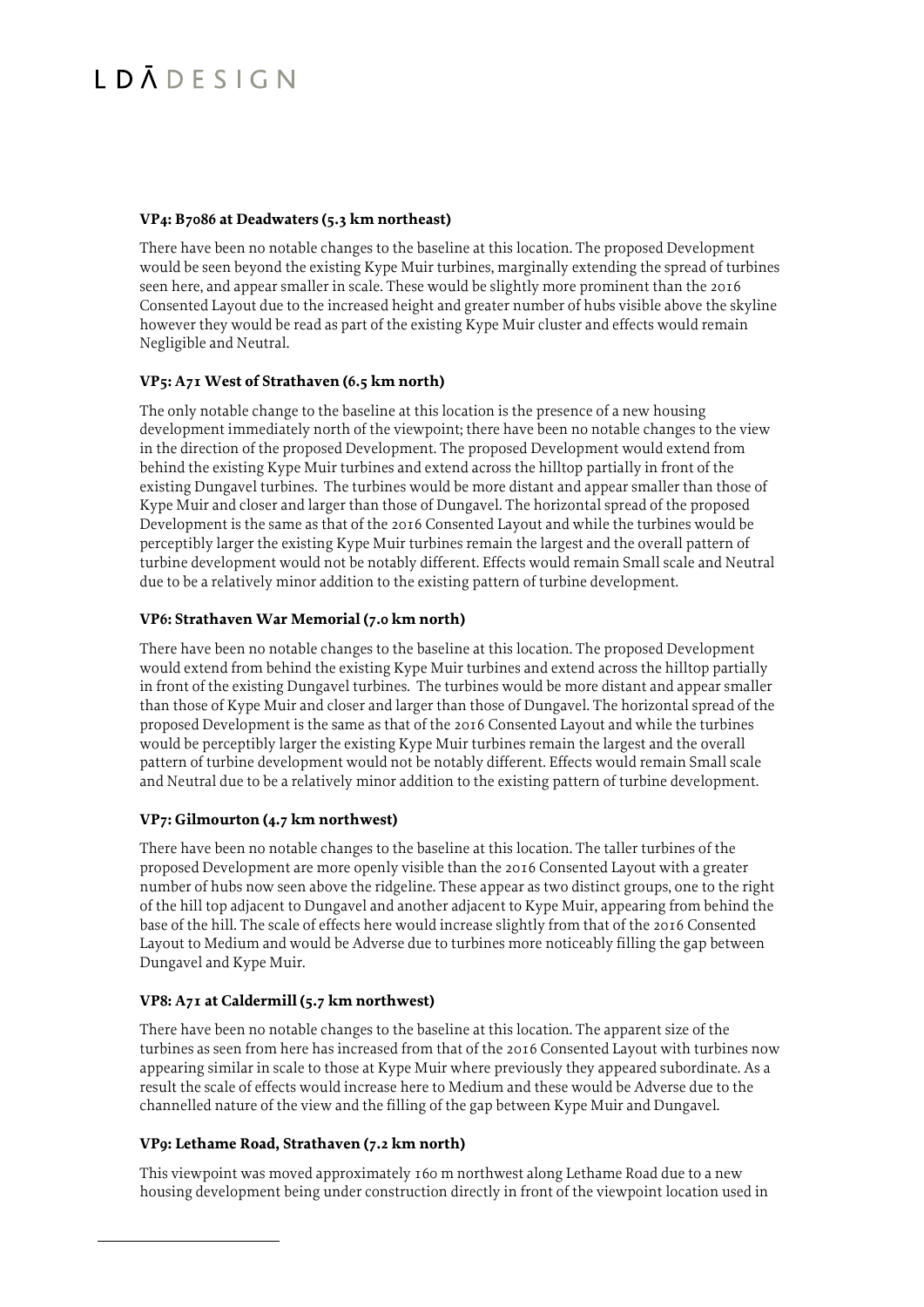the original ES. These new houses can be seen to the left of view however the wider outlook from this viewpoint, towards the proposed Development, remains fundamentally unchanged. The proposed Development would extend from behind the existing Kype Muir turbines and extend across the hilltop partially in front of the existing Dungavel turbines. The turbines would be more distant and appear smaller than those of Kype Muir and closer and larger than those of Dungavel. The horizontal spread of the proposed Development is the same as that of the 2016 Consented Layout and while the turbines would be perceptibly larger the existing Kype Muir turbines remain the largest and the overall pattern of turbine development would not be notably different. Effects would remain Small scale and Neutral due to being a relatively minor addition to the existing pattern of turbine development.

#### **VP10: Stonehouse (8.2 km northeast)**

The only notable change to the baseline at this viewpoint is the presence of a number of small turbines along the skyline in the direction of the proposed Development that were not consented at the time of the original ES. The proposed Development would be seen directly beyond the existing Kype Muir turbines and partially screened by vegetation along the skyline. The turbines would appear closer in height to the nearer Kype Muir turbines than the 2016 Consented Layout and would be read as part of this cluster. Effects here would remain Negligible and Neutral.

#### **VP11: Drumclog (5.5 km northwest)**

It can be seen from this viewpoint that there has been relatively extensive felling of forestry around Dungavel although this was considered as part of the baseline in the original ES. As at viewpoint 7 the proposed turbines would appear more prominently above the ridgeline than the 2016 Consented Layout although would be seen partly behind Dungavel and would appear as an extension to this scheme due to the similarity of scale. They would roughly double the horizontal extent of turbines seen here and while there would still be an apparent gap between these and Kype Muir it would be slightly reduced. Effects here would increase to Medium-Small and would be Adverse due to the filling of the gap between Kype Muir and Dungavel.

#### **VP12: Glassford (9.6 km north)**

This viewpoint has been moved approximately 10 m east due to a house being constructed in front of the original viewpoint location. This is very minor alteration to the viewpoint location and there are no notable changes to the described baseline or effects as a result. The turbines would appear closer in scale to Kype Muir than the 2016 Consented Layout although this is not particularly notable in the context of wider turbine development. Effects would remain Negligible and Neutral.

#### **VP13: Lesmahagow (9.0 km northeast)**

The only notable change to the baseline at this viewpoint is the presence of three turbines to the right of view that were not consented at the time of the original ES. The proposed Development would be seen just above the skyline directly behind the much closer and larger Auchrobert turbines and partially behind the existing Kype Muir turbines. The turbines would be slightly more visible then the 2016 Consented Layout, with a greater number of hubs visible above the skyline, although remain a minor addition to the overall pattern of turbine development seen here. Effects would remain Negligible and Neutral.

#### **VP14: Kirkmuirhall (10.9 km northeast)**

The only notable change to the baseline at this viewpoint is the presence of a small turbine in a nearby field to the right of view and a number of single or small groups of turbines in the distance that were not consented at the time of the original ES. The majority of the proposed Development